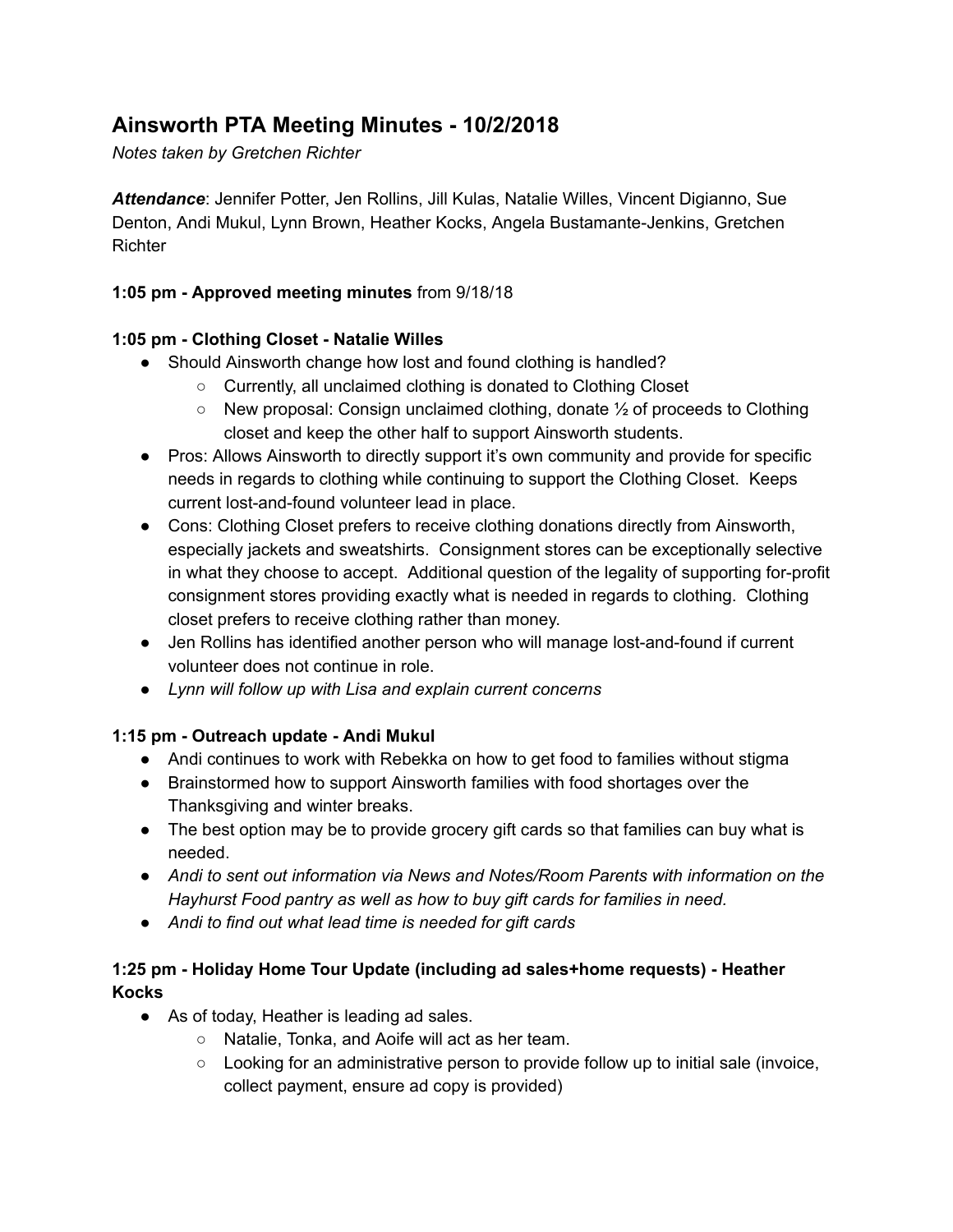- Important dates for home tour program:
- Nov 5th Ad copy and payment due
- Nov 12th complete layout
- Nov 13th go to print for distribution 11/29
- *● Natalie to follow up with Simone to see if she wants to take on this role*
- HHT still needs PR and marketing person AND three houses
- Please refer potential homeowners to Lynn Brown prior to approaching to ensure home may be a good fit for the tour this year.

### **1:40 pm - Communications update - Jenny Potter**

- News and notes
	- Jenny to meet with Noah tomorrow about the translation process
	- They will outline submission process, including due dates
- Jenny to follow up with Tracey to ensure that Mindfulness night is being moved to springtime on the PTA website
- Focused on communicating events happening through the end of November
- Jennifer requests that all graphics related to events be sent to her to be saved in Google drive for future use

#### **1:45 pm - Volunteer needs updates - Jill Kulas**

- A CPA has been identified who can do taxes. The next step is for the former PTA treasurer to meet with them and finalize details.
- Garden tour scheduled for June 2nd. Currently, there are 2 gardens lined up, 3 more gardens and a chair are needed. Consider cancelling if pieces are not in place by December.
- Holiday staff tea/dinner. Need a host that lives within walking distance from school and is able to 35-40 people. Host coordinates a holiday ham, other food is provided by families potluck-style.
	- *○ Lynn to follow up with DIna Guppi, Aoifa, and Anette Hill.*

# **1:50 pm - Lunch volunteer request for Buckaroo - Natalie Willes**

- Need someone there from 10:30-12:30 Wednesday
- Ticket sales are strong and we are on target to exceed pre-sales, may lose money on day-of sales due to rain/weather forecast.

# **1:55 pm - Treasurer update - Vincent DiGiano**

- Need to determine insurance by Nov
- *● Vincent to email Natalie so she can connect him with Sam Anderson regarding insurance needs*
- Apoyemos funds Checks from last years website donations are written and ready to be delivered. *Lynn and Vincent to determine a system for pulling and delivering funds in the future (quarterly vs 2x/year)*